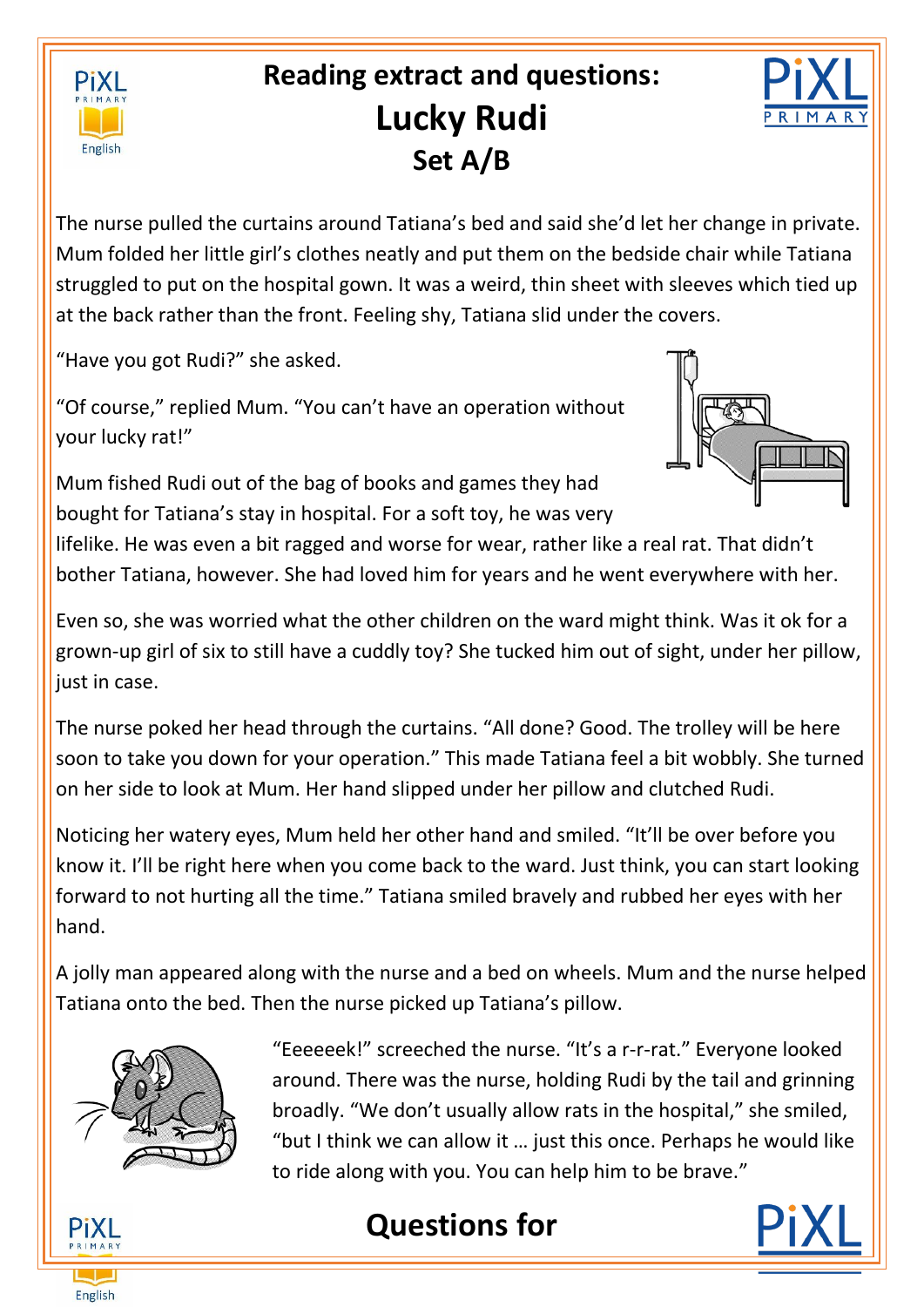|                                | <b>Lucky Rudi</b>                                                                                                                      |                                                                                                   |
|--------------------------------|----------------------------------------------------------------------------------------------------------------------------------------|---------------------------------------------------------------------------------------------------|
|                                | <b>Set A</b>                                                                                                                           |                                                                                                   |
| Vocabulary<br>anyone watching. |                                                                                                                                        | 1. Look at the paragraph beginning "The nurse pulled,'  Find and copy two words that mean without |
|                                | 2.  worse for wear  This means  Tick one.                                                                                              |                                                                                                   |
|                                | badly dressed                                                                                                                          | in dirty clothes                                                                                  |
|                                | in a bad state                                                                                                                         | smelly                                                                                            |
|                                | 3.  This made Tatiana feel a bit wobbly  This means Tatiana felt  Tick one.                                                            |                                                                                                   |
|                                | worried                                                                                                                                | shaky                                                                                             |
|                                | hungry                                                                                                                                 | excited                                                                                           |
| <b>Identify key aspects</b>    | 4. Why was Tatiana in hospital?<br>5. Give two things that Mum brought for Tatiana's stay in hospital.                                 |                                                                                                   |
| a.                             | b.                                                                                                                                     |                                                                                                   |
| <b>Inference</b><br>Sequence   | 6. Why did Tatiana hide Rudi under her pillow?<br>7. Number the parts of the story from 1 to 4 to show the order in which they appear. |                                                                                                   |
|                                | Tatiana slid under the covers.                                                                                                         |                                                                                                   |
|                                | The nurse closed the curtains around the bed.                                                                                          |                                                                                                   |
|                                | Mum held Tatiana's hand.                                                                                                               |                                                                                                   |
| <b>Predict</b><br>8. What      | Mum got Rudi out of the bag.                                                                                                           | do you think the nurse will say if Tatiana                                                        |
|                                | ever has to go back for another stay in hospital?                                                                                      |                                                                                                   |
|                                |                                                                                                                                        |                                                                                                   |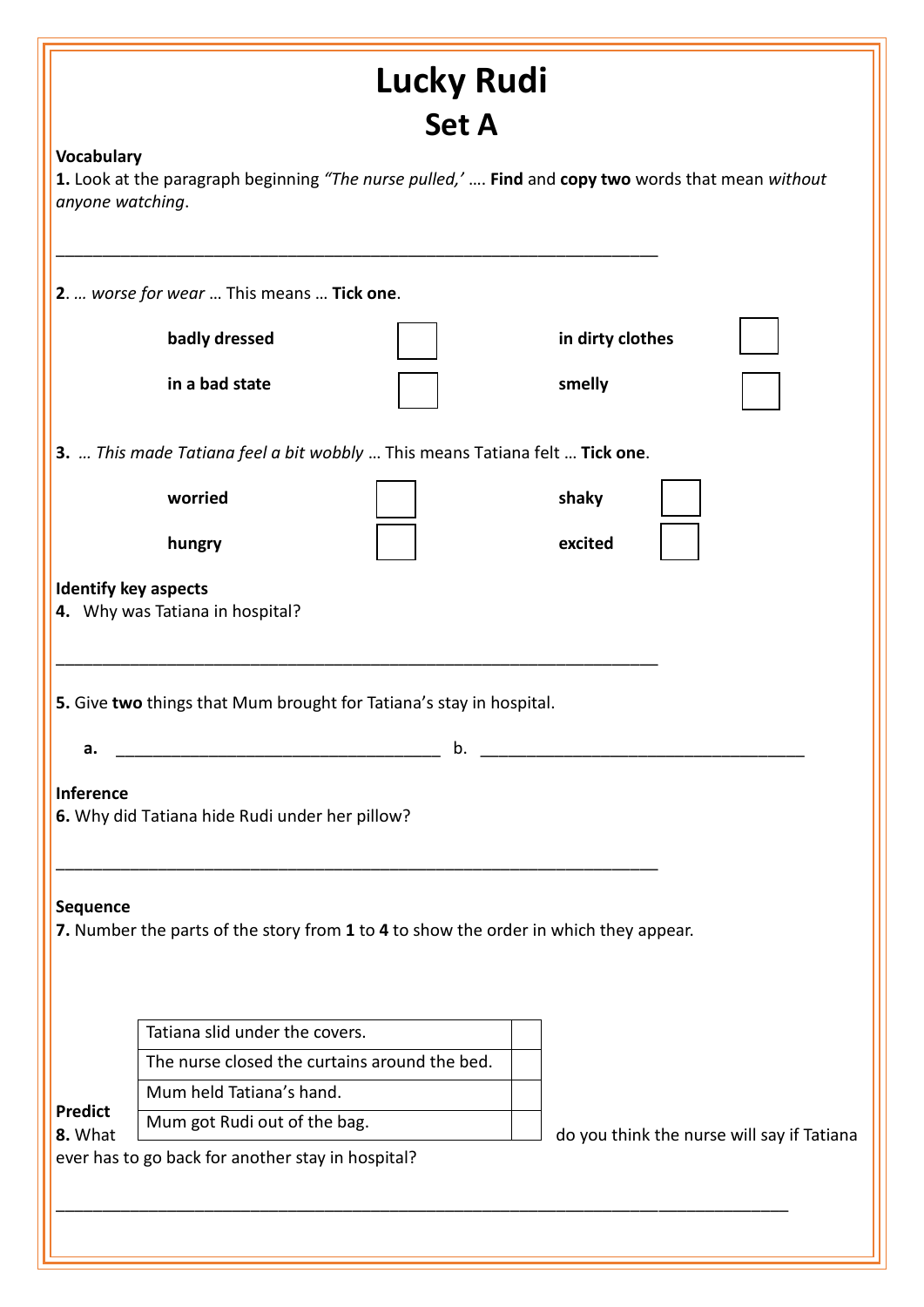| English<br><b>Vocabulary</b> | <b>Lucky Rudi</b><br><b>Set B</b>                                                                     | PRIMARY |
|------------------------------|-------------------------------------------------------------------------------------------------------|---------|
|                              | 1. Look at the first paragraph. Find and copy a word that means strange.                              |         |
|                              | 2.  "Mum fished Rudi out"  This means that Mum  Tick one.                                             |         |
|                              | found Rudi with a net<br>caught Rudi with a hook<br>let Rudi slip out of her hands<br>pulled Rudi out |         |
|                              | <b>Identify key aspects</b><br>3. Why did Tatiana want Rudi with her in hospital?                     |         |
|                              | 4. Who came back with the nurse?                                                                      |         |
|                              | 5. Why did the nurse say, "Eeeeeek!"?                                                                 |         |
|                              |                                                                                                       |         |
| <b>Inference</b>             | 6. How was Tatiana feeling when Mum held her hand? How do you know?                                   |         |
| <b>Sequence</b>              | 7. Number the parts of the story from 1 to 4 to show the order in which they appear.                  |         |
|                              | The nurse held Rudi by the tail.                                                                      |         |
|                              | The nurse told them the trolley would arrive soon.                                                    |         |
|                              | Tatiana put Rudi under her pillow.                                                                    |         |

\_\_\_\_\_\_\_\_\_\_\_\_\_\_\_\_\_\_\_\_\_\_\_\_\_\_\_\_\_\_\_\_\_\_\_\_\_\_\_\_\_\_\_\_\_\_\_\_\_\_\_\_\_\_\_\_\_\_\_\_\_\_\_\_\_\_\_\_\_\_\_\_\_\_\_\_\_\_\_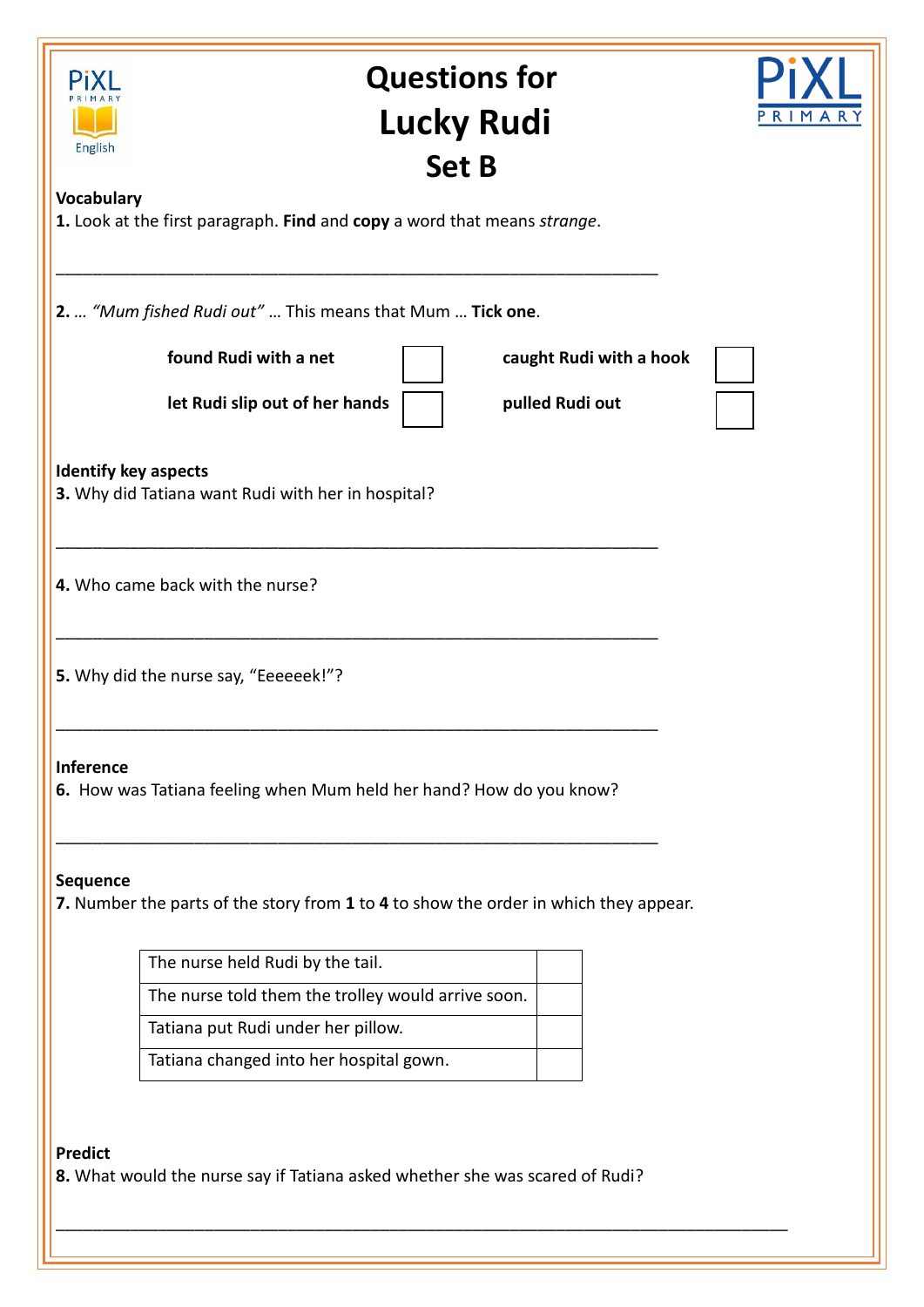

# **Answers for** *Lucky Rudi*



## **Set A:**

#### **Vocabulary:**

- **1.** in private
- **2.** in a bad state

### **3.** worried

#### **Retrieval:**

**4.** to have an operation

**5.** Accept any two from: games, books, Rudi.

### **Inference:**

**6.** She was worried what people might think about her having a cuddly toy with her.

### **Sequence:**

**7.**

| Tatiana slid under the covers.                |  |  |
|-----------------------------------------------|--|--|
| The nurse closed the curtains around the bed. |  |  |
| Mum held Tatiana's hand.                      |  |  |
| Mum got Rudi out of the bag.                  |  |  |

### **Predict:**

**8.** Accept answers that refer **either** to recognising Tatiana, e.g. "I'm sorry to see you've had to come back." or "Hello Tatiana, it's nice to see you again." **or** to remembering Rudi, e.g. "Have you brought your rat again?"

# **Commissioned by The PiXL Club Ltd. July 2019**

This resource is strictly for the use of member schools for as long as they remain members of The PiXL Club. It may not be copied, sold nor transferred to a third party or used by the school after membership ceases. Until such time it may be freely used within the member school.

All opinions and contributions are those of the authors. The contents of this resource are not connected with nor endorsed by any other company, organisation or institution.

PiXL Club Ltd endeavour to trace and contact copyright owners. If there are any inadvertent omissions or errors in the acknowledgements or usage, this is unintended and PiXL will remedy these on written notification.

© Copyright The PiXL Club Limited, 2019